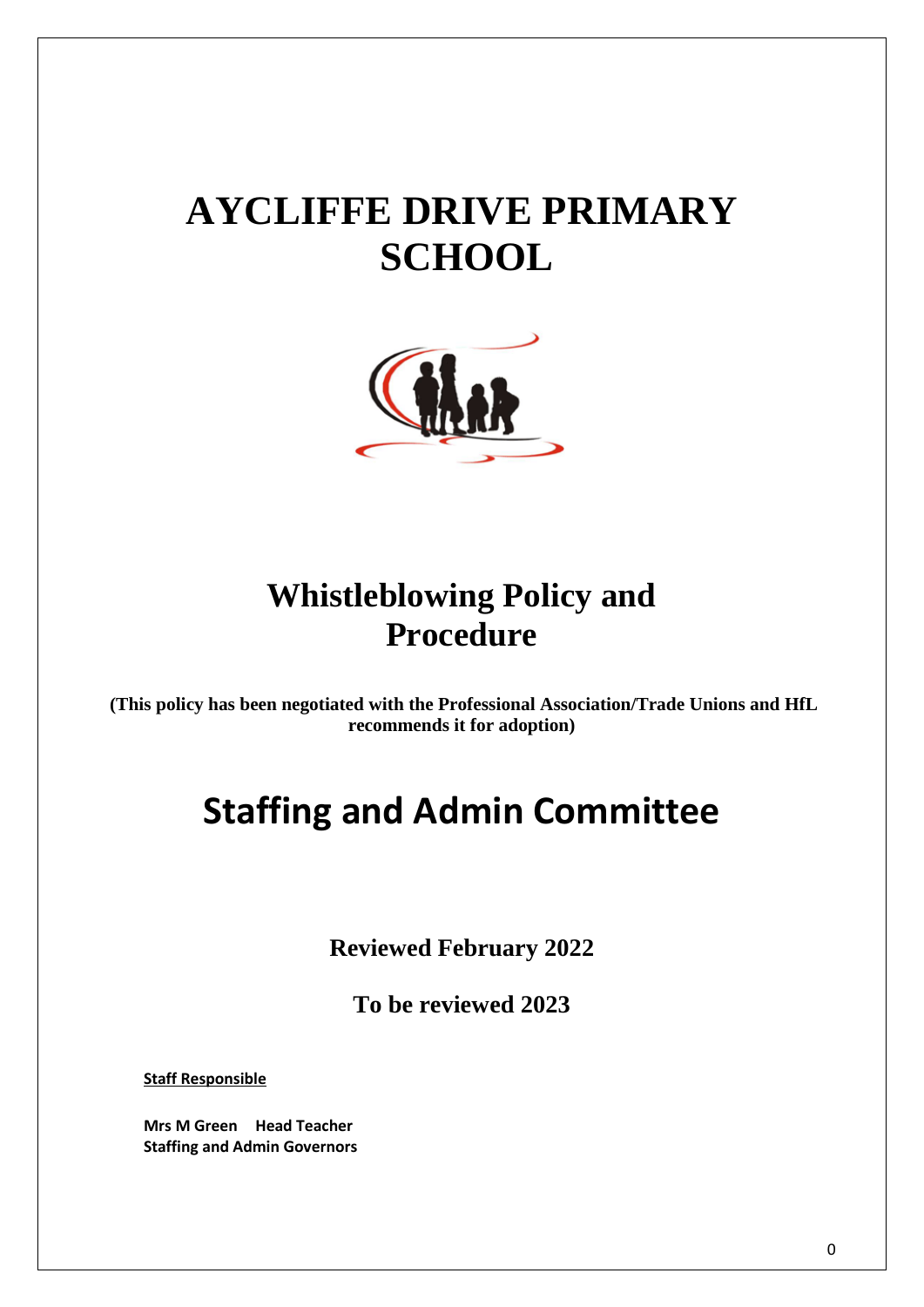#### **Contents**

| 1 <sub>1</sub> |      |  |
|----------------|------|--|
| 2.             |      |  |
| 3.             |      |  |
| 4.             |      |  |
| 5.             |      |  |
| 6.             |      |  |
| 7.             |      |  |
| 8.             |      |  |
| 9.             |      |  |
|                | 9.1. |  |
|                | 9.2. |  |
|                | 9.3. |  |
|                | 9.4. |  |
| 10.            |      |  |
| 11.            |      |  |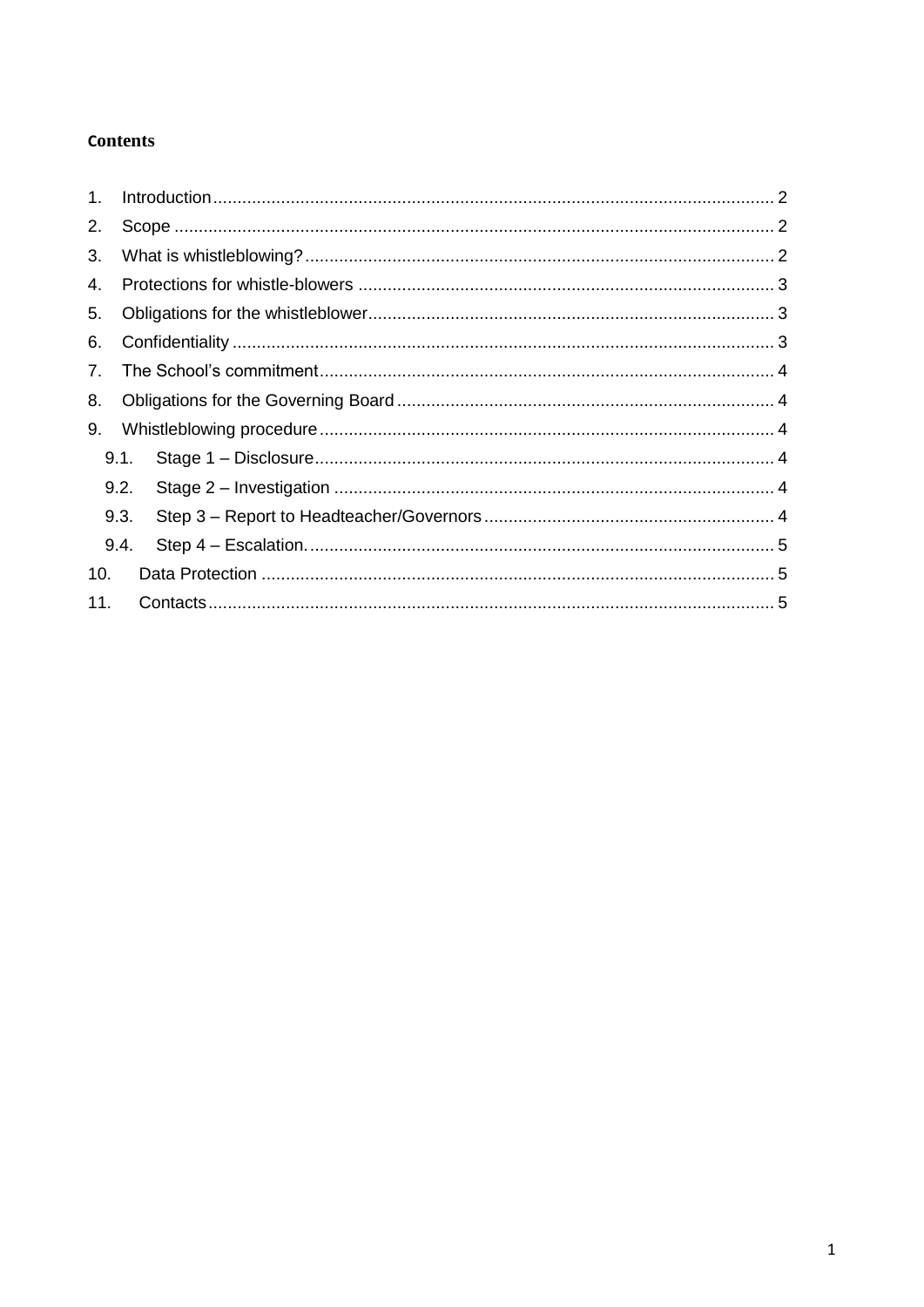#### <span id="page-2-0"></span>**1 Introduction**

`` The aim of this Policy is to encourage employees and others who have serious concerns about any aspect of the School to voice those concerns and feel secure in doing so.

It is important that any fraud, misconduct or wrongdoing is reported and properly dealt with. The Aycliffe Drive School encourages all individuals to raise any concerns they may have about the conduct of others or the way in which the School is run.

The Aycliffe Drive School is committed to the principles of honesty and integrity. A culture of openness and accountability is critical to ensuring these values are authentically lived by.

This policy applies to all employees of the school, workers, agency staff, contractors, service providers, volunteers, and governors of the School.

This policy does not form part of any employee's contract of employment and it may be amended at any time.

#### <span id="page-2-1"></span>**2 Scope**

If an employee's concern relates to how they have been treated this should be raised under the grievance or bullying and harassment policies.

The whistleblowing policy will not replace any existing policies or procedures. If misconduct is discovered as a result of any investigation under this policy the School's disciplinary policy will be used.

The School encourages individuals to disclose any concerns they may have regardless of whether they are covered by this or another policy.

#### <span id="page-2-2"></span>**3 What is whistleblowing?**

Whistleblowing means the reporting of information which relates to actual or suspected wrongdoing. This is called a "qualifying disclosure".

Qualifying disclosures are disclosures of information where the worker reasonably believes (and it is in the public interest) that one or more of the following matters is either happening, has taken place, or is likely to happen in the future.

- A criminal offence
- The breach of a legal obligation
- A miscarriage of justice
- A danger to the health and safety of any individual
- Damage to the environment
- Deliberate attempt to conceal any of the above.

If a worker is going to make a disclosure it should be made to the employer first, or if they feel unable to use the organisations procedure the disclosure should be made to a prescribed person, so that employment rights are protected.

It is not necessary for a whistle-blower to have proof of such an act for the protections of this policy to apply.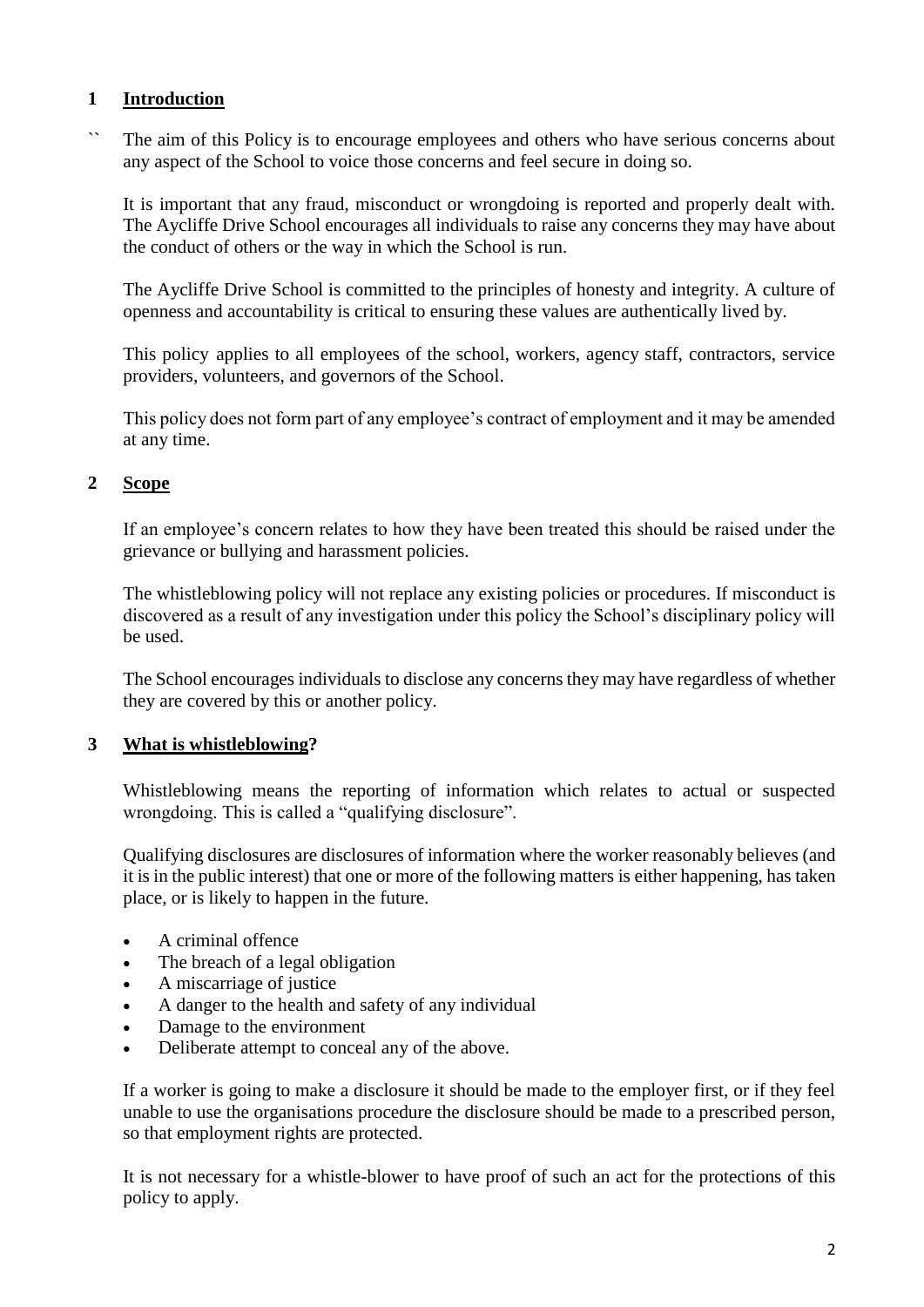Potential whistle-blowers are encouraged to seek support from a senior manager or their trade union representative if they are unsure whether to make a disclosure or to access support in making a disclosure, regardless of whether it is qualifying or not.

#### <span id="page-3-0"></span>**4 Protections for whistleblowers**

This policy has been written to take account of the Part IVA of the Employment Rights Act 1996 which protects workers making protected disclosures.

A qualifying disclosure made to the worker's employer is a protected disclosure. A qualifying disclosure made by a worker under this policy will also be a protected disclosure.

A whistle-blower who makes a protected disclosure has the right not to be dismissed (if they are an employee) or subjected to any other detriment, because they have made a protected disclosure.

Dismissing, or subjecting a whistle-blower to any other detriment for raising a protected disclosure will be a disciplinary offence.

The School will not determine that anyone should cease to work at the school on the basis that they have made a qualifying disclosure in accordance with the law and this policy.

Whistle-blowers may seek support and advice from organisations such as the whistle blowing charity Protect [\(https://protect-advice.org.uk](https://protect-advice.org.uk/) / 020 3117 2520) or ACAS [\(www.acas.org.uk\)](http://www.acas.org.uk/).

#### <span id="page-3-1"></span>**5 Obligations for the whistle-blower**

An instruction to cover up wrongdoing is in itself a disciplinary offence. A whistle-blower who is told not to raise or pursue any concern, even by a person in authority, should not agree to remain silent.

Whistleblowing to an external agency without first using the procedure below may be considered a breach of the School's Code of Conduct.

It is not appropriate to whistle blow to the media except in limited circumstances and where those circumstances do not apply such whistleblowing may be considered gross misconduct.

Maliciously making a false allegation is a disciplinary offence.

#### <span id="page-3-2"></span>**6 Confidentiality**

Aycliffe Drive School encourages individuals to voice their concerns openly. If anyone wishes to raise concerns confidentially, the School will make every effort to keep their identity secret.

The person(s) to whom the disclosure is made will consult with the whistle-blower before divulging their identity to any party, including an investigator.

The School does not encourage anonymous disclosures as this may makes it harder to establish the credibility of an allegation and may make investigation difficult or impossible. Anonymous concerns will be taken seriously and investigated as far as is possible under this policy.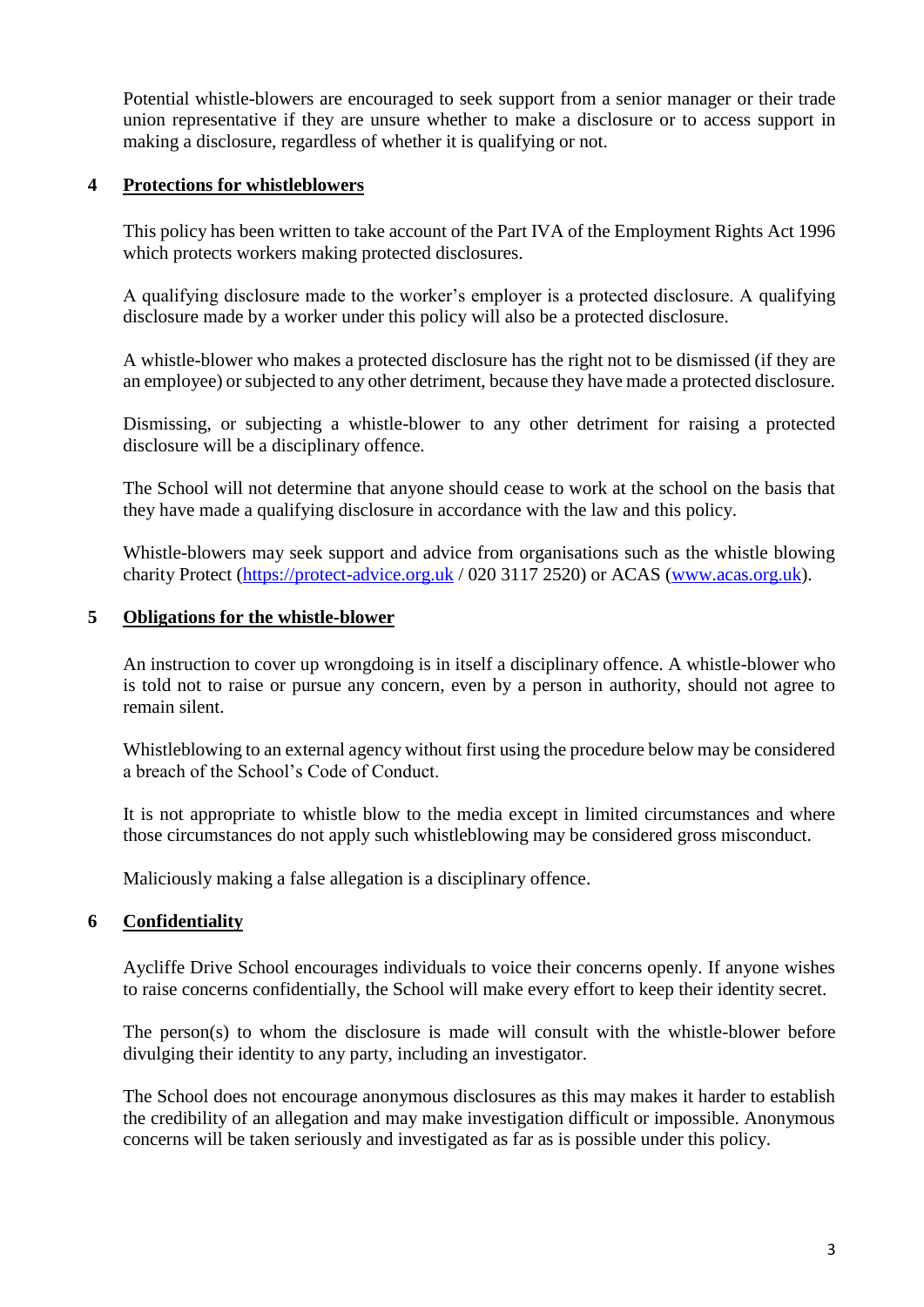#### <span id="page-4-0"></span>**7 The School's commitment**

Any matter raised under this policy and procedure will be investigated thoroughly, promptly and confidentially.

Whilst the person carrying out the investigation will aim to keep the whistle-blower informed of the progress of the investigation and likely timescales, sometimes the requirement for confidentiality will prevent full information about the investigation and any consequential disciplinary action from being disclosed.

#### <span id="page-4-1"></span>**8 Obligations for the Governing Board**

An appropriate representative of the School (Headteacher or the governor named in section 11 (the named Governor)) will inform Hertfordshire County Council as the maintaining authority of any qualifying disclosures at the earliest opportunity.

Concerns regarding financial irregularity will be reported to the Shared Internal Audit Service (SIAS); where concerns relate to child protection these will be handled in keeping with the relevant policy of the School and reported to the Local Authority Designated Officer (LADO) where the threshold is met.

#### <span id="page-4-2"></span>**9 Whistleblowing procedure**

#### <span id="page-4-3"></span>**9.1 Stage 1 – Disclosure**

The whistle-blower should initially raise their concern with their line manager. They may do this orally or in writing. The line manager should inform the Headteacher of the concern.

If the concern relates to the line manager or any person to whom they report (other than the Headteacher) the whistle-blower should raise the issue with the Headteacher.

If the concern relates to the Headteacher, the whistle-blower should raise this with the named governor.

#### <span id="page-4-4"></span>**9.2 Stage 2 – Investigation**

The Headteacher will arrange an investigation into the concerns raised, unless the concern relates to the Headteacher, in which case the investigation will be arranged by the named governor. This will take place as soon as is reasonably practicable.

The investigation may involve the whistle-blower and other individuals involved meeting with the investigator and giving a written statement.

At any investigatory meetings the whistle-blower is entitled to be accompanied by a recognised trade union representative or a work colleague.

#### <span id="page-4-5"></span>**9.3 Step 3 – Report to Headteacher/Governors**

The investigator will report to the person who arranged the investigation before any further action is taken. That person will decide on potential outcomes including, but not limited to:

• invoking the School's disciplinary process, or other relevant policy